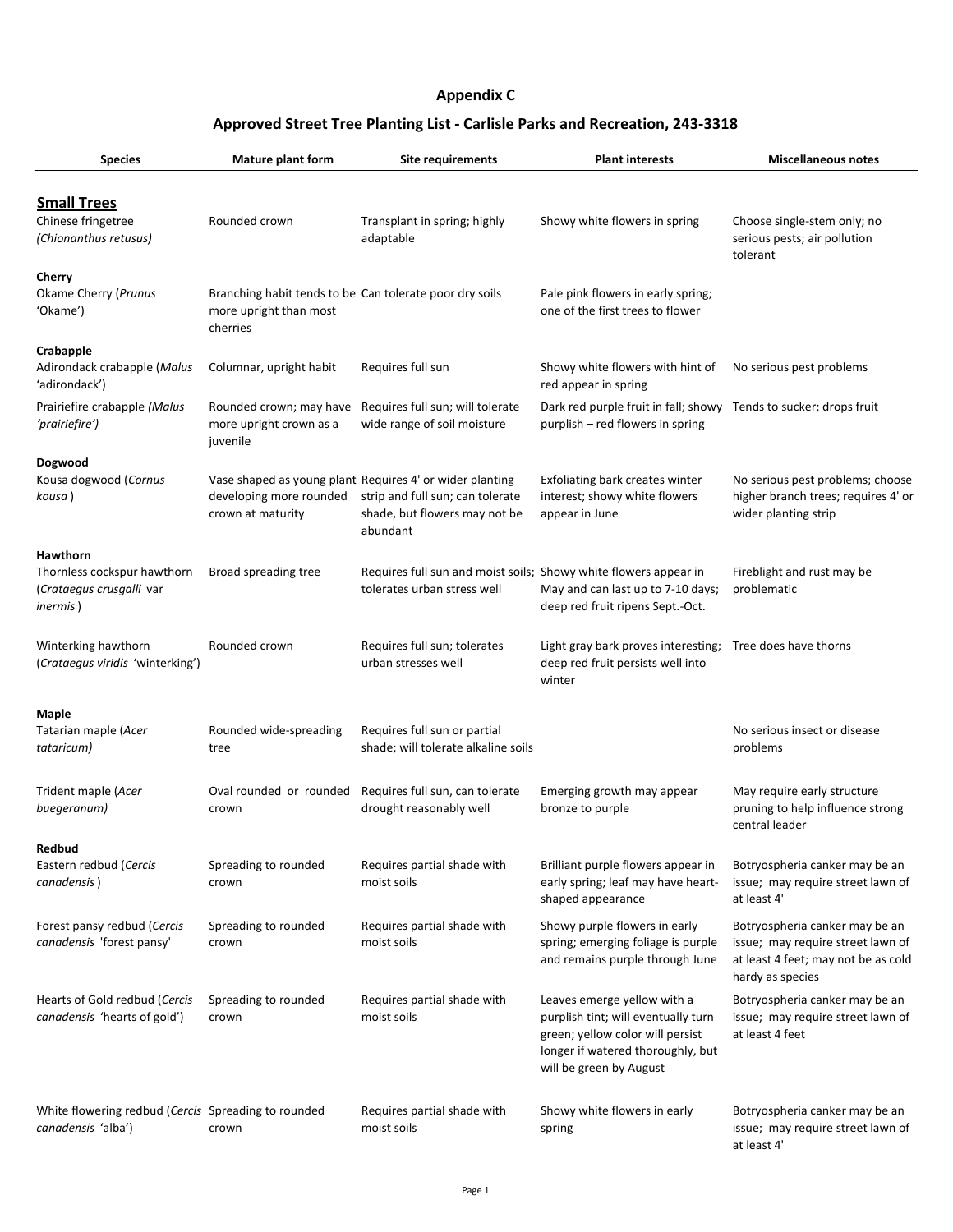| <b>Species</b>                                                                                       | <b>Mature plant form</b>                                                    | <b>Site requirements</b>                                                                  | <b>Plant interests</b>                                                                                                    | <b>Miscellaneous notes</b>                                                                 |
|------------------------------------------------------------------------------------------------------|-----------------------------------------------------------------------------|-------------------------------------------------------------------------------------------|---------------------------------------------------------------------------------------------------------------------------|--------------------------------------------------------------------------------------------|
| Serviceberry<br>Autumn brilliance serviceberry<br>(Amelanchier x grandifolia<br>'autumn brilliance') | Rounded crown                                                               | Requires partial shade with<br>moist soils                                                | Brilliant orange to red floliage in<br>fall; showy white flowers in spring;<br>and small black berries in fall            | Cedar apple rust may be<br>problemeatic                                                    |
| Princess Diana serviceberry<br>(Amelanchier x g. 'Princess<br>Diana')                                | Rounded crown                                                               | Requires partial shade with<br>moist soils                                                | Foliage tends to be more red<br>during fall season than Autumn<br>brilliance                                              | Cedar apple rust may be<br>problematic                                                     |
| <b>Tree Lilac</b><br>Ivory silk tree lilac (Syringa<br>reticulata 'Ivory silk')                      | Oval to rounded crown                                                       | Requires full sun                                                                         | Showy white flowers in late spring- Powdery mildew can be a<br>early summer; may persist for 2<br>weeks; have a fragrance | problem                                                                                    |
| Regent tree lilac (Syringa<br>reticulata 'regent')                                                   | More upright than ivory silk Requires full sun<br>tree lilac                |                                                                                           | Showy white flowers in late spring<br>early summer; may persist for 2<br>weeks; have a fragrance                          | Powdery mildew can be a<br>problem;                                                        |
| <b>Medium Trees</b><br>Cleveland Select Pear (Pyrus<br>Calleryana)                                   | Upright oval form                                                           | Strong branch structure<br>withstands ice and wind                                        | White flowers in early spring; red<br>leaves in fall                                                                      | Few pest problems, tolerates<br>urban conditions; good<br>alternative to Bradford Pear     |
| Korean Mountain-ash (Sorbus<br>alnifolia)                                                            | Pyramidal crown at youth<br>developing oval crown                           | Best suited to southern<br>exposure; pH adaptable                                         | White flowers in May; red-orange<br>fruit persisting through winter                                                       | Fireblight may be problematic                                                              |
| Amur Maackia (Maackia<br>amurensis)                                                                  | Round-headed crown                                                          | Transplants easily; tolerates<br>severe dryness, cold; pH<br>adaptable                    | Blooms in June and July; late<br>summer flowers                                                                           | Disease and insect resistant; may<br>not bloom well every year                             |
| Persian Ironwood (Parrotia<br><i>persica</i> )                                                       | Rounded, wide-spreading<br>crown                                            | Prefers slightly acidic soil; very<br>tolerant, withstanding heat,<br>drought, wind, cold | Flowers before leaf in early spring;<br>flowers may be 1/2" in diameter                                                   | Virtually free of pests and<br>diseases; good urban tree                                   |
| <b>Birch</b><br>Dura-heat river birch (Betula<br>nigra 'dura heat')                                  | Pyramidal crown as<br>juvenile, developing more<br>rounded head at maturity | Tolerates wide range of site<br>conditions                                                | Flaky bark producing colors that<br>range from cream to dark reddish<br>brown                                             | Choose single-stem only; may<br>develop iron chlorosis; resistant<br>to bronze birch borer |

| Sargent's cherry (Prunus<br>sargentii)                          | Round headed crown                             | Requires full sun, but will<br>tolerate dry soils                                                   | Pink flowers emerging in spring                                                                             | May not live long                                 |
|-----------------------------------------------------------------|------------------------------------------------|-----------------------------------------------------------------------------------------------------|-------------------------------------------------------------------------------------------------------------|---------------------------------------------------|
| Hornbeam                                                        |                                                |                                                                                                     |                                                                                                             |                                                   |
| American hornbeam (Carpinus<br>caroliniana)                     | Pyramidal in youth, and<br>rounded at maturity | Prefers moist soils leaning<br>towards lower pH; sensitive to<br>drought                            | Slate gray bark that resembles<br>muscles; a common name<br>includes musclewood for bark<br>characteristics | Fall planting hazard; should<br>specify tree form |
| European hornbeam (Carpinus Pyramidal in youth, and<br>betulus) | rounded at maturity                            | Tolerates all types of site<br>conditions; does the best in full<br>sun                             | Slate gray bark that resembles<br>muscles                                                                   | Fall planting hazard; should<br>specify tree form |
| <b>Ironwood</b>                                                 |                                                |                                                                                                     |                                                                                                             |                                                   |
| Ironwood (Ostrya virginiana)                                    | Pyramidal in youth<br>developing rounded crown | Plant in full sun or partial shade; Performs well in narrow street<br>prefers slightly acidic soils | lawns                                                                                                       | May be sensitive to road salts                    |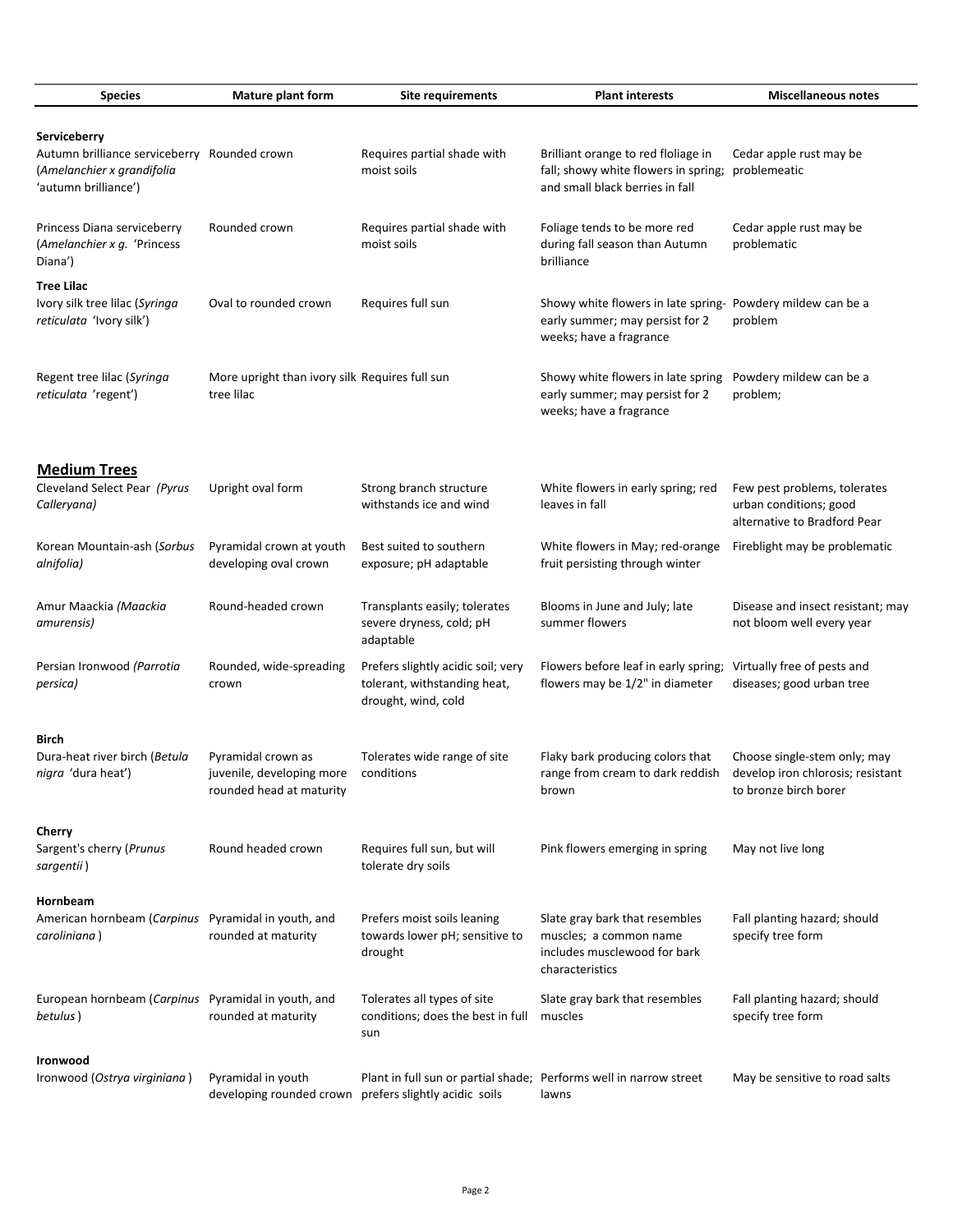| <b>Species</b>                                                                  | <b>Mature plant form</b>                                                                         | <b>Site requirements</b>                                                                                | <b>Plant interests</b>                                                                                        | <b>Miscellaneous notes</b>                                                                  |
|---------------------------------------------------------------------------------|--------------------------------------------------------------------------------------------------|---------------------------------------------------------------------------------------------------------|---------------------------------------------------------------------------------------------------------------|---------------------------------------------------------------------------------------------|
| <b>Maple</b>                                                                    |                                                                                                  |                                                                                                         |                                                                                                               |                                                                                             |
| Hedge maple (Acer campestre) Forms dense rounded                                | crown                                                                                            | Adapts well to most site, but<br>prefers high pH soils; will<br>tolerate compaction and<br>drought well | Yellow foliage in fall, but one of<br>last trees to turn color                                                | Can create a tremendous amount<br>of shade                                                  |
| Metro gold hedge maple (Acer Tight upright growth habit<br>campestre 'panacek') |                                                                                                  | Adapts well to most site, but<br>prefers high pH soils; will<br>tolerate compaction and<br>drought well | Yellow foliage in fall, but one of<br>last trees to turn color; turns<br>brighter yellow in fall              | Can create a tremendous amount<br>of shade; not as abundant fruit<br>set                    |
| Queen Elizabeth hedge maple<br>(Acer campestre 'Queen<br>Elizabeth)             | Forms dense rounded<br>crown; tends to be more<br>upright than the species<br>listed above       | Adapts well to most site, but<br>prefers high pH soils; will<br>tolerate compaction and<br>drought well | Yellow foliage in fall, but one of<br>last trees to turn color                                                | Can create a tremendous amount<br>of shade;                                                 |
| Yellowwood<br>Yellowwood (Cladrastis<br>kentuckea)                              | Vase-shaped plant when<br>young, tends to spread as it and prefers full sun<br>reaches maturity  |                                                                                                         | Tolerates a wide range of soil pH Showy white flower produced may Requires early structural pruning<br>- June | to help develop proper form;<br>drought sensitive; flowers can<br>attract bees              |
| <b>Large Trees</b>                                                              |                                                                                                  |                                                                                                         |                                                                                                               |                                                                                             |
| Elm<br>Chinese lacebark elm (Ulmus<br>parvifolia)                               | Pyramidal crown                                                                                  | Will tolerate wide range of soil<br>pH; easy to transplant                                              | Mottled bark is extremely<br>attractive                                                                       | Good dutch elm disease<br>resistance                                                        |
| Liberty American Elm (Ulmus<br>amerciana 'Liberty')                             | Pryamidal to spreading<br>crown                                                                  | One of most tolerant trees of<br>urban conditions                                                       |                                                                                                               | Availability may be an issue;<br>Dutch elm disease resistant;<br>susceptible to elm yellows |
| Valley Forge American elm<br>(Ulmus americana 'valley<br>forge')                | Pryamidal to spreading<br>crown; crown outline more<br>resembles species than<br>other cultivars | One of most tolerant trees of<br>urban conditions                                                       |                                                                                                               | Availability may be an issue;<br>Dutch elm disease resistant;<br>susceptible to elm yellows |
| <b>Kentucky coffeetree</b>                                                      |                                                                                                  |                                                                                                         |                                                                                                               |                                                                                             |
| Kentucky coffeetree<br>(Gymnocladus dioicus)                                    | Broad crown                                                                                      | Plant in full sun; will tolerate<br>urban conditions                                                    | Bi-pinnately compound leaves can<br>be interesting                                                            | Pods can be a nuisance on female<br>plants; may be difficult to<br>establish                |
| Linden                                                                          |                                                                                                  |                                                                                                         |                                                                                                               |                                                                                             |
| Greenspire little-leaf linden<br>(Tilia cordata 'greenspire')                   | Pyramidal crown; crown<br>more uniform than species                                              | Plant full sun of partial shade;<br>tolerant of compacted soils                                         | Yellowish fragrant flowers in late<br>spring                                                                  | Sensitive to salt and air pollution                                                         |

| Little-leaf linden (Tilia cordata) Pryamidal crown                       |                       | Plant full sun or partial shade         | Yellowish fragrant flowers in late<br>spring | Japanese beetle problems; aphids<br>produce honeydew                               |
|--------------------------------------------------------------------------|-----------------------|-----------------------------------------|----------------------------------------------|------------------------------------------------------------------------------------|
| Locust<br>Imperial honey locust<br>(Gleditsia triacanthos<br>'imperial') | Broad spreading crown | pH adaptable; soil moisture<br>tolerant |                                              | Usually fruitless; susceptible to<br>plant bug                                     |
| Shademaster honey locust<br>(Gleditsia triacanthos<br>'shademaster')     | Broad spreading crown | pH adaptable; soil moisture<br>tolerant |                                              | Usually fruitless, susceptible to<br>mimosa webworm and borers                     |
| Sunburst honey locust<br>(Gleditsia triacanthos<br>'sunburst')           | Broad spreading crown | pH adaptable; soil moisture<br>tolerant | New growth emerges yellow                    | Usually fruitless, susceptible to<br>mimosa webworm, borers, and<br>nectria canker |